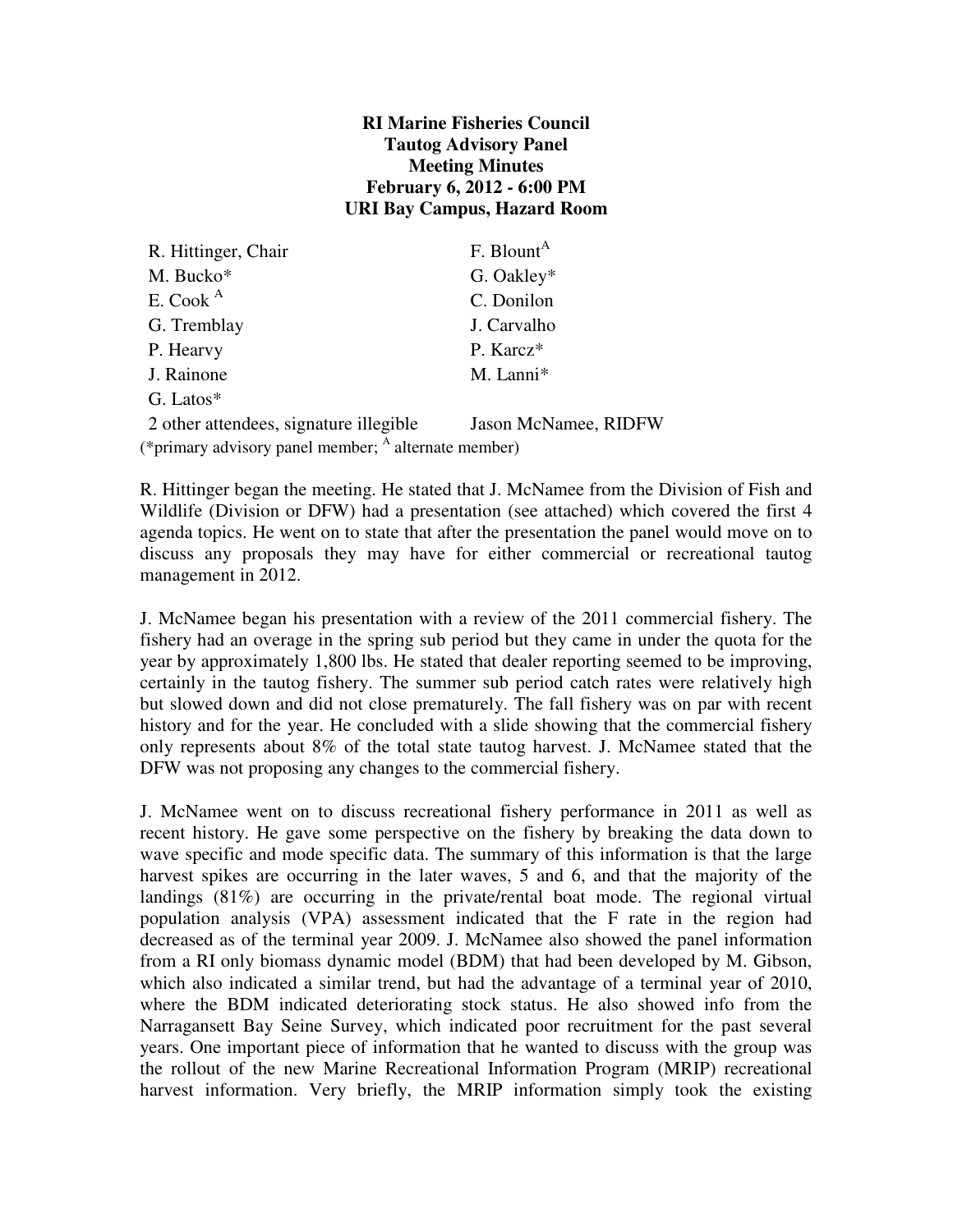recreational data and used improved statistical techniques to reanalyze the catch data. The program would have elements added to it over the coming years (i.e. the recreational registry information) and its use would continue to evolve in the coming seasons. The way this shakes out for RI with regard to tautog was that there were dramatic shifts in harvest for RI since 2004, but these shifts did not indicate a trend, sometimes MRIP was the higher estimate, and sometimes MRFSS was the higher estimate. One of the more dramatic years was 2010, which showed extremely high harvest. It is unclear at this point how this new information would be integrated into the regional assessment for tautog, but J. McNamee was under the impression that a workshop would be held in March and based on the guidance from this group, the tautog assessments (both regional and coastwide) would be adjusted accordingly. A second important piece of information was that the 2011 harvest estimate for RI was extremely low. J. McNamee had asked J. Lake of the DFW to investigate this harvest number as there was no way the harvest could be as low as was currently being indicated, even given the fact that the data did not include wave 6. J. McNamee finished by indicating that the DFW was not proposing any changes to the recreational regulations for the 2012 season. RI and MA were given an exemption from the 56% reduction requirements of addendum 6 that the rest of the coastal states had to abide by due to the stock status as indicated by the approved regional assessment.

R. Hittinger asked if there were any comments, questions, or alternate proposals from the meeting participants to change tautog management in the tautog fishery in 2012. M. Lanni asked a question about how targets work in this fishery. J. McNamee stated that it was different than for a species like summer flounder. There was no target per se; the reductions that needed to be taken by the other states were to achieve an F target, rather than a harvest target. RI and MA had to try and achieve the F target as indicated by the regional assessment rather than the coastwide assessment.

M. Bucko stated that since stock status in our area was in good shape, the group should think about raising the private boat limit from 10 to 12 fish. The panel had recommended this in the previous year, but he had been opposed to it at that time, but now that they were in a situation where the local stock status had improved, making the vessel limit 12 fish would make it even with the per person bag limits and he felt would create a minimal impact.

G. Tremblay stated that one of the reasons the panel had supported the 10 fish vessel limit last year was because it created parity with the commercial fishery. He thought if there were two different vessel limits applying within the state, it would lead to enforcement difficulties. Because of this he did not recommend raising the vessel limit from 10 to 12 fish. Later in the discussion G. Tremblay noted that just because people were cheating didn't mean you have to make the regulation less restrictive to appease them. He gave the example that you don't raise the speed limit to 80 mph just because lots of people drive 80 mph in a 65 mph zone.

F. Blount also cautioned about raising this limit. Based on the eRec data that they looked at he concluded that almost every recorded vessel was limiting out, therefore raising the limit would increase harvest, potentially in a significant way. He stated that he was not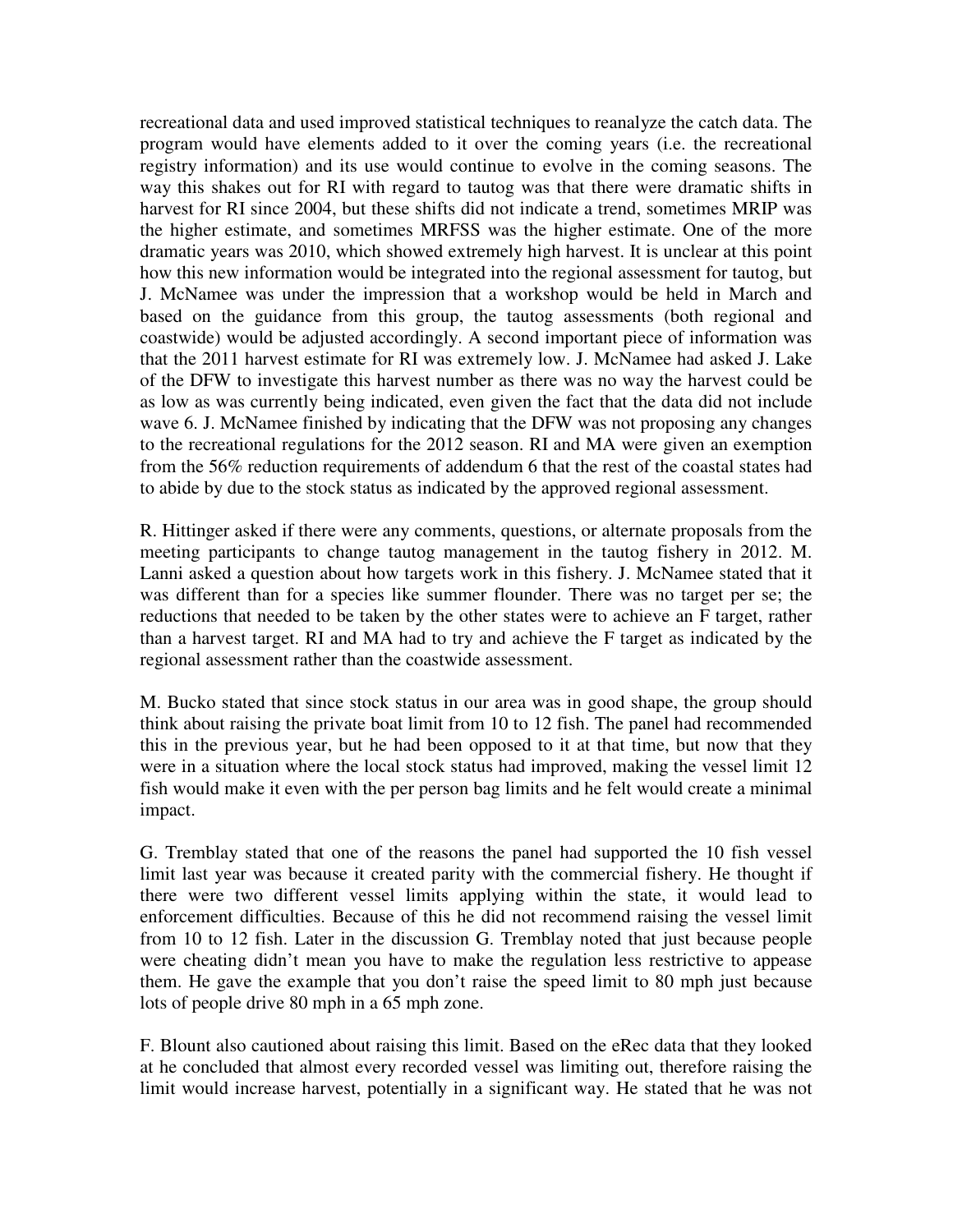advocating for any position but thought that info could help the discussion. It was brought up at that point that the eRec information included an abundance of party boat information, where they did not have a vessel limit in place, so the data didn't necessarily indicate that everyone was limiting out.

G. Oakley stated that he would support raising the boat limit to 12 fish. He didn't think they needed to worry as much about parity with the commercial harvest limit and he thought being able to split the fish up evenly relative to the per person bag limit would be a benefit. Later in the discussion M. Bucko offered support for not needing to have similar bag limits for both commercial and recreational.

At this point, R. Hittinger wanted to take a vote on the proposal offered by M. Bucko: **Raise the private vessel limit from 10 fish to 12 fish. The panel voted 3 to approve and 3 opposed. There were 7 panel members present so there was 1 abstention.**

M. Lanni asked for a little clarification as to why there was an abstention. J. Rainone stated that he didn't vote because of two reasons. First he felt that enforcement of the vessel limit was inadequate as he personally witnessed an abundance of cheating on this regulation in 2011, so he felt he didn't want to change a regulation that wasn't being enforced in the first place. He went on to say that given the uncertainty surrounding the 2011 estimate, he felt it was premature to talk about liberalizing. Were the 2011 estimate to be confirmed lower, he would accept a small increase in the vessel limit.

F. Blount introduced another topic for discussion by the group. He felt that RI was going to become extremely attractive to out of state fishermen, particularly party and charter vessels given the very restrictive measures being put in place in other states and the fact that RI has very low recreational license requirements and very low party and charter vessel licensing fees. The requirements to fish in party and charter mode in RI were no hindrance to out of state vessels and were an order of magnitude cheaper than what the cost was in surrounding states. There was further discussion on this such as increasing the fees for out of state party and charter vessels.

Due to the earlier confusion of who was voting and why others were abstaining, **R. Hittinger introduced a vote on remaining at status quo. The panel members voted 4 to approve remaining at status quo and 3 opposed to this.** R. Hittinger noted that since the votes were very close, the information would be conveyed that the panel was split in their decision on whether to remain at status quo or increase the vessel limit to 12 fish.

There was some additional discussion at this point on the harvest estimates for RI. F. Blount suggested that while the DFW is investigating the harvest numbers for 2011, they should also look in to the wave 5 estimate for 2010, as this had gone up dramatically from the MRFSS estimate. J. McNamee stated that he would forward this recommendation to J. Lake at the DFW.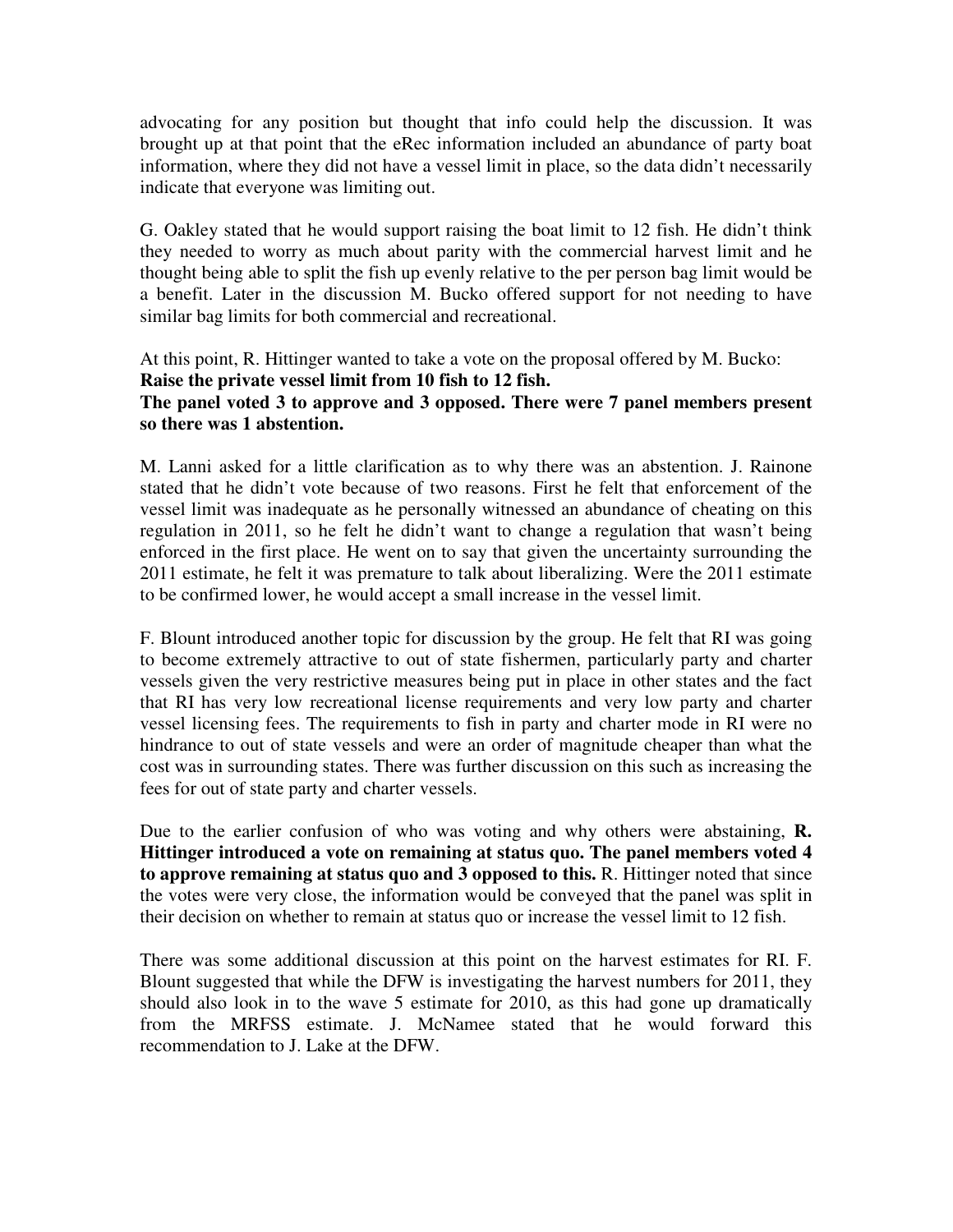J. Carvalho wanted to make a commercial fishery proposal. He stated that it was an inequity for people who depend on commercial fishing to provide them access to the fish when they are unable to purchase a locally caught tautog for the majority of the year. He felt it was mismanagement of the resource to allow recreational fishermen access to the tautog resource to the disadvantage of those RI residents who can not purchase a tautog for most of the year. J. Carvalho added that short openings and frequent closings are not a good marketing strategy and occur to the disadvantage of fishermen and the state. Because of the low quota, he stated that this was only a bycatch fishery for most fishermen in the state, and he made the following proposal for the 2012 commercial fishery:

#### **Make the 2012 commercial fishery the same seasons and the same bag limit as the recreational fishery. He felt that if it was necessary, they should raise the quota to accommodate this.**

There was discussion on this proposal by the group, much of which was to clarify the proposal, whether it was the per person limit or the vessel limit. J. Carvalho stated that it should be exactly the same as the recreational program, so it would be per license holder with a maximum of 10 fish at any open period of time. R. Hittinger made the comment that J. Carvalho was not an official member of the panel but since the panel had such poor attendance from other commercial fishermen, he appreciated getting a commercial perspective on the fishery, and this was why he allowed J. Carvalho to make his proposal. However, R. Hittinger stated that he did not feel the proposal was ready to be voted on at this point given that the panel had no information on what this approach might do with regard to increasing harvest.

R. Hittinger adjourned the meeting.

# **Summary of Rhode Island Commercial Tautog Fishery**

**2011**

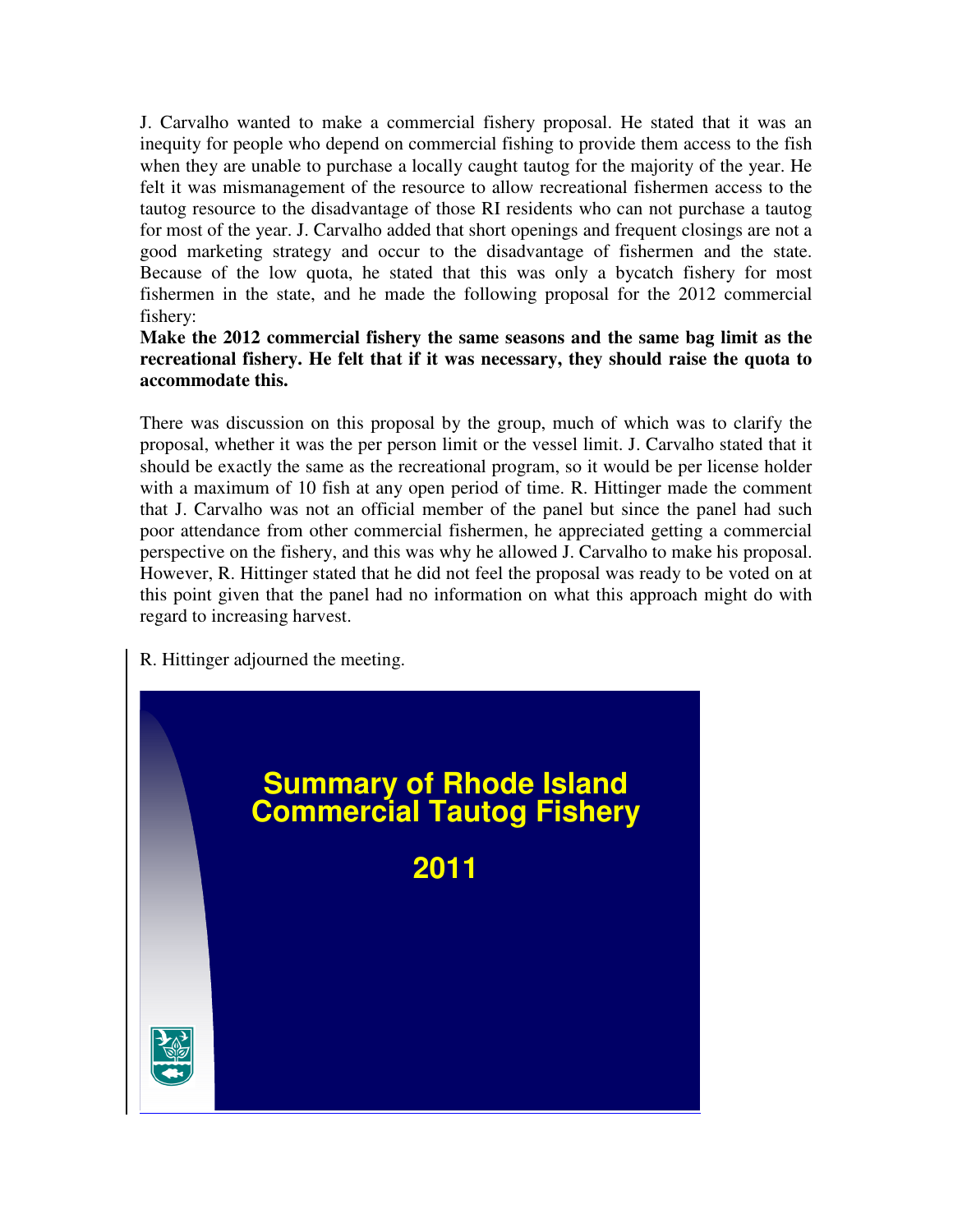

| <b>Commercial Quota</b> |                          |                         |  |
|-------------------------|--------------------------|-------------------------|--|
| Period                  | <b>Period Allocation</b> | <b>Quota Allocation</b> |  |
| <b>Year 2011</b>        |                          | 51,348 lbs              |  |
| Apr 15 - May 31         | 33.3%                    | 17,116 lbs              |  |
| Jul 15 - Aug 29         | 33.3%                    | 17,116 lbs              |  |
| Oct 15 - Dec 31         | 33.3%                    | 17,116 lbs              |  |
|                         |                          | 51,348 lbs              |  |
|                         |                          |                         |  |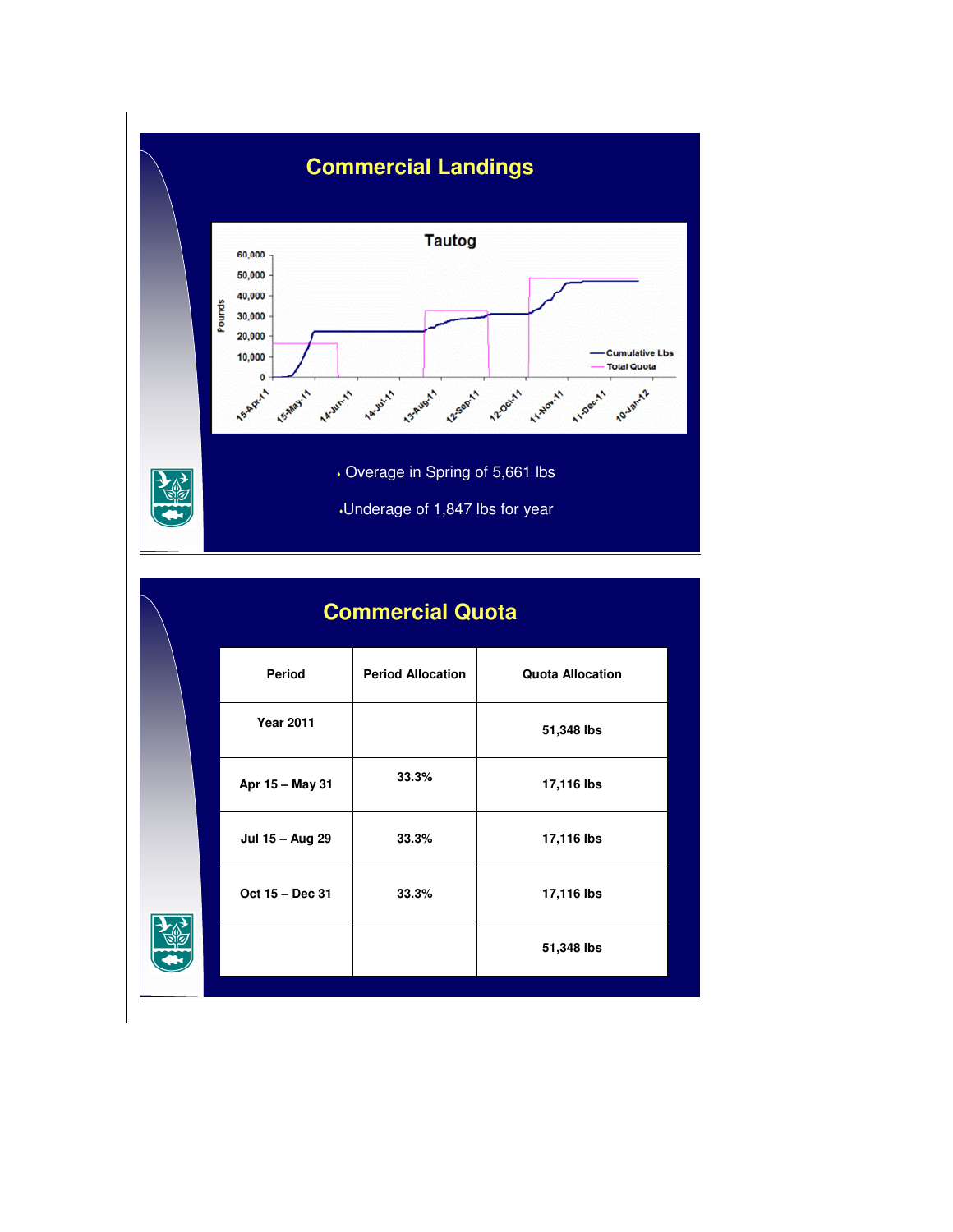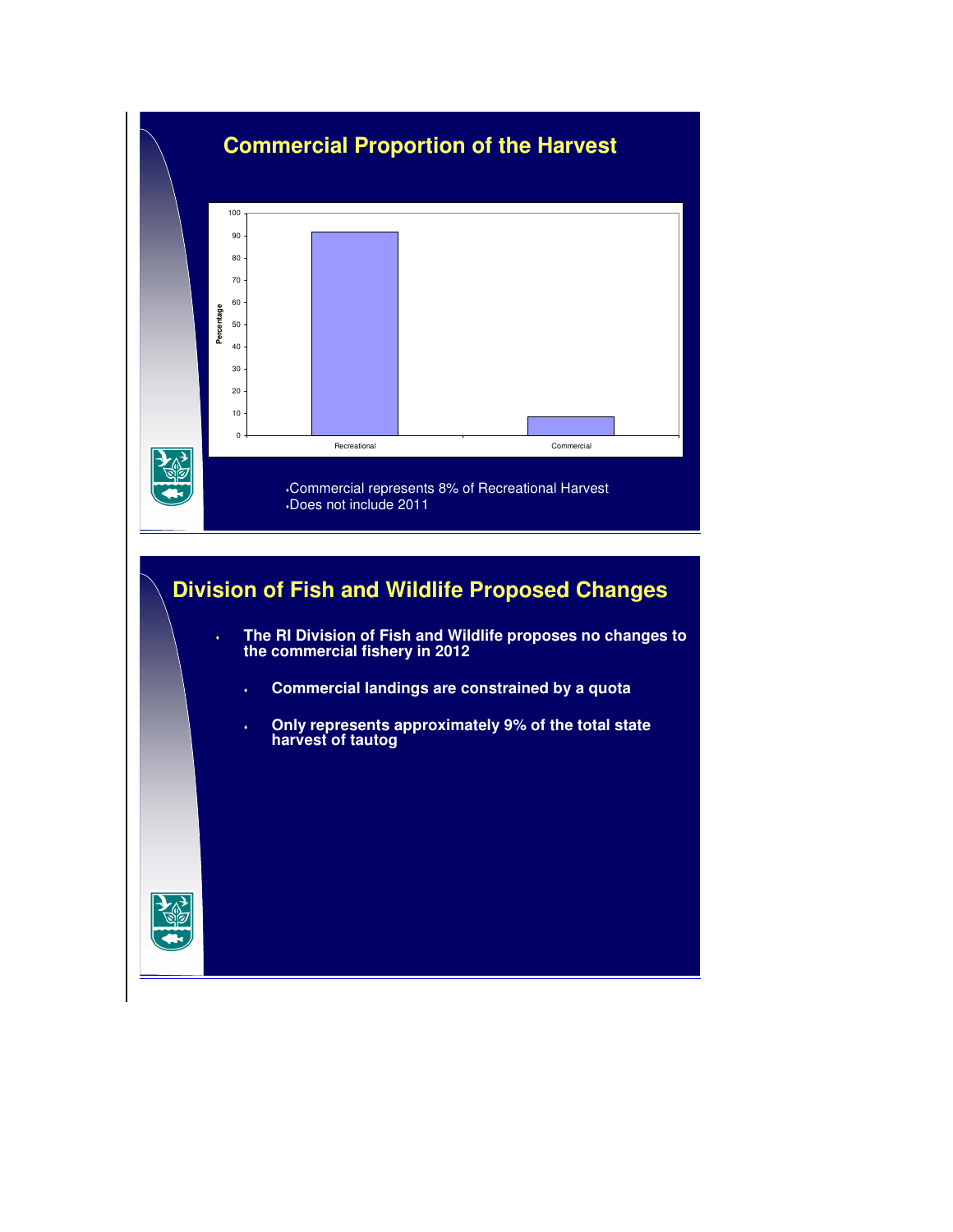## **Summary of Rhode Island Recreational Tautog Fishery**

**2011**



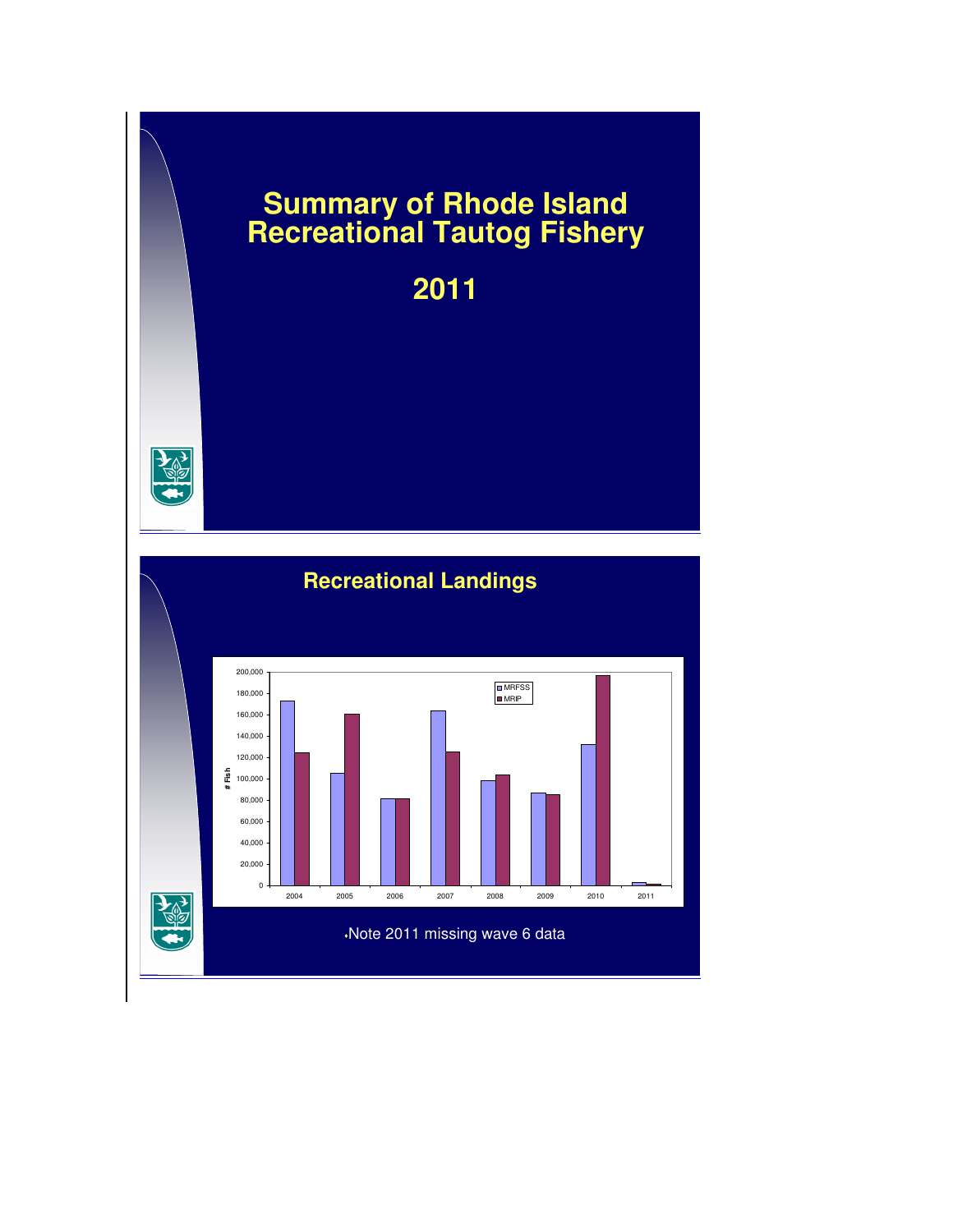

## **Recreational Landings – Harvest by Mode**

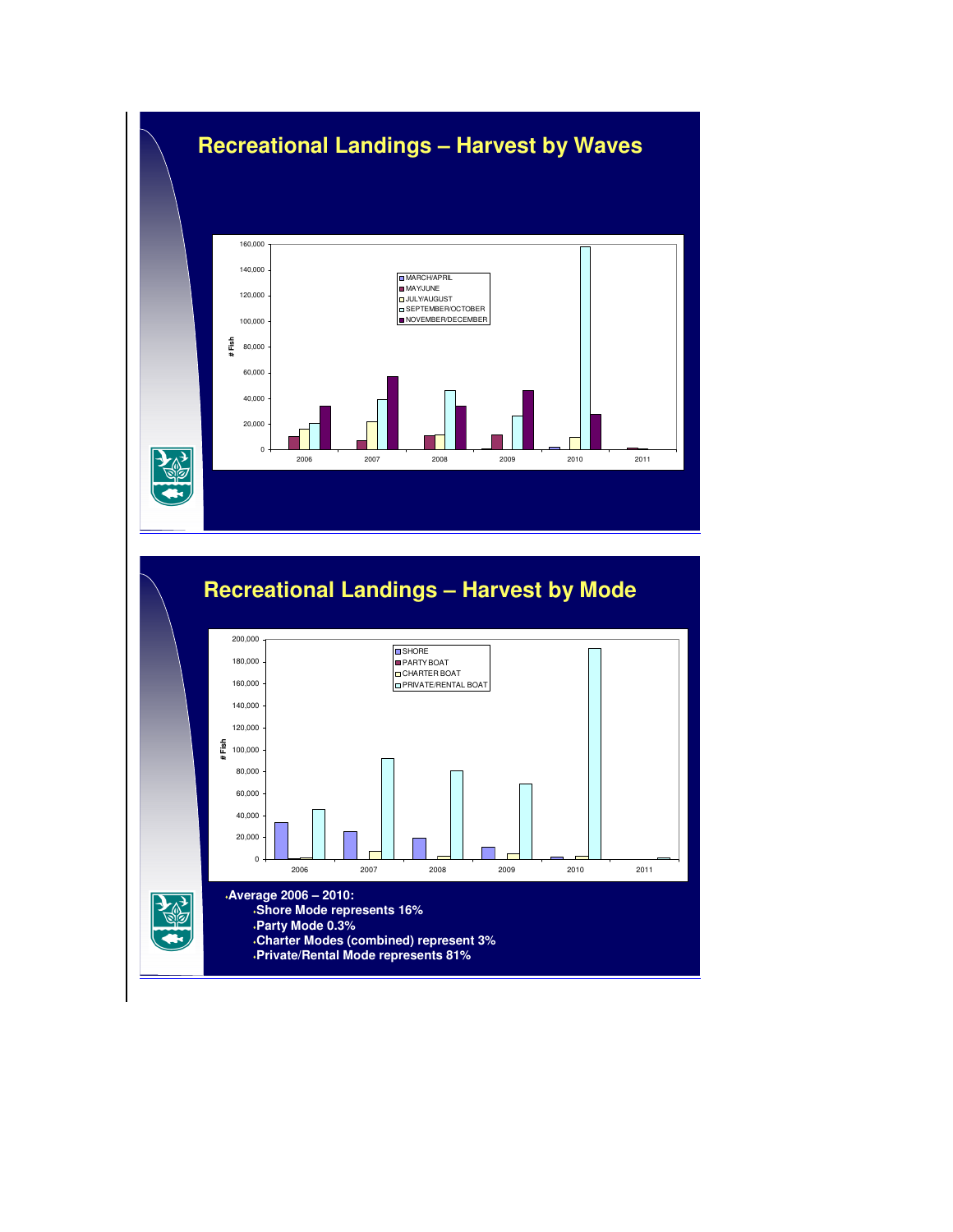## **Recreational Landings – eRec Data**

**eRec captured 707 trips for tautog in 2011**

- **14,849 lengths were recorded**
- **6,838 fish were harvested**
- **8,011 were released (includes legal sized and sub legal)**



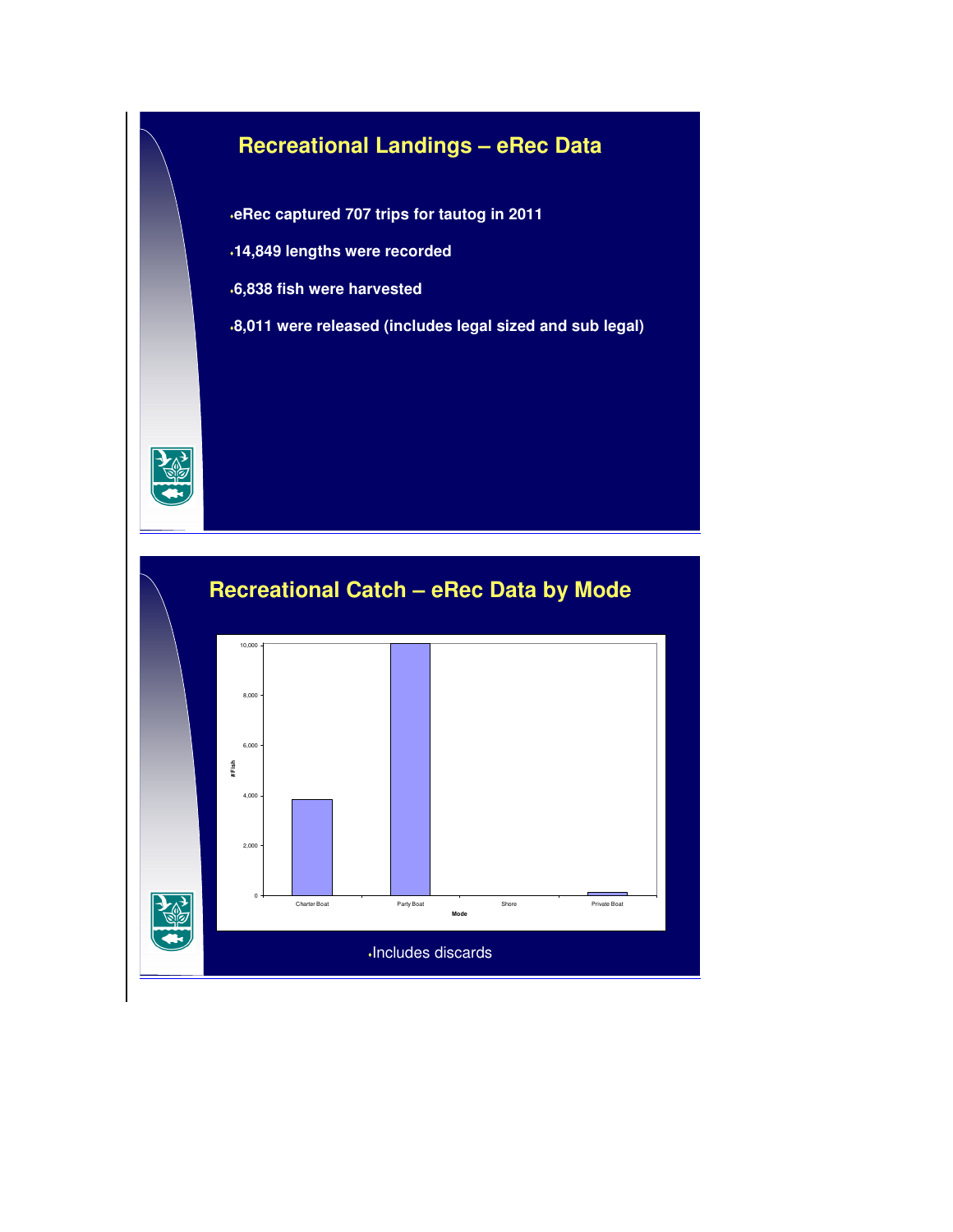#### **ASMFC Addendum 6 to the Fishery Management Plan for Tautog and Coastwide Assessment Update**

**Addendum VI approved April 2011**

**Sets a new F rebuilding target at Ftarget=0.15**

**This requires states to implement measures to achieve a 56% reduction in harvest**

**RI and MA were exempt due to the coastwide assessment and stock status that was better relative to coast**

**While F rate was below Ftarget=0.15 in RI and MA, stock is still overfished**



#### **RI/MA Regional Stock Assessment Update**

**States had the opportunity to submit state or region specific assessments for approval by the ASMFC tautog technical committee.**

**Regional stock assessment was updated in February 2011**

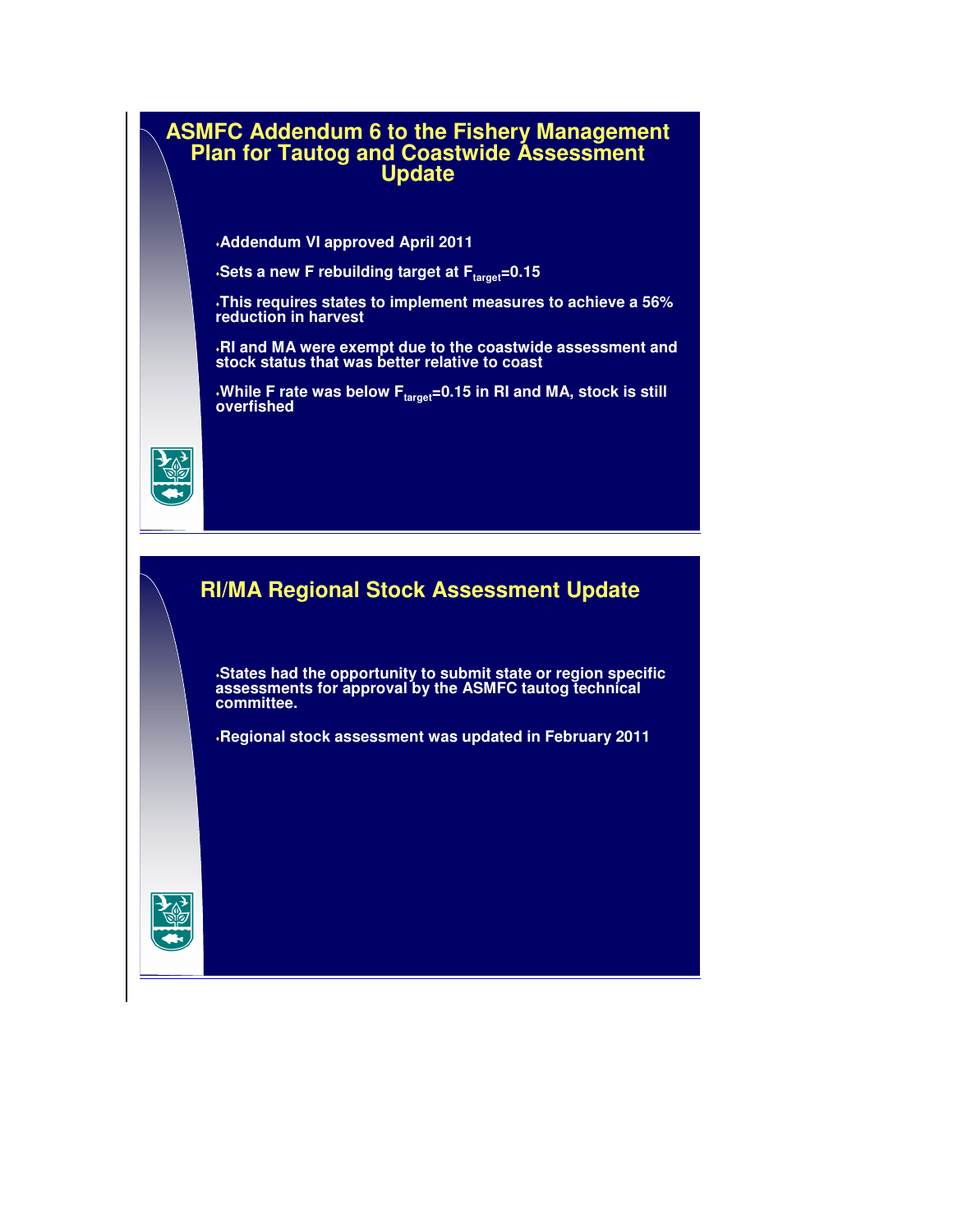

**The regional tautog stock assessment indicates that overfishing is not occurring and that rebuilding is occurring, though slowly.**



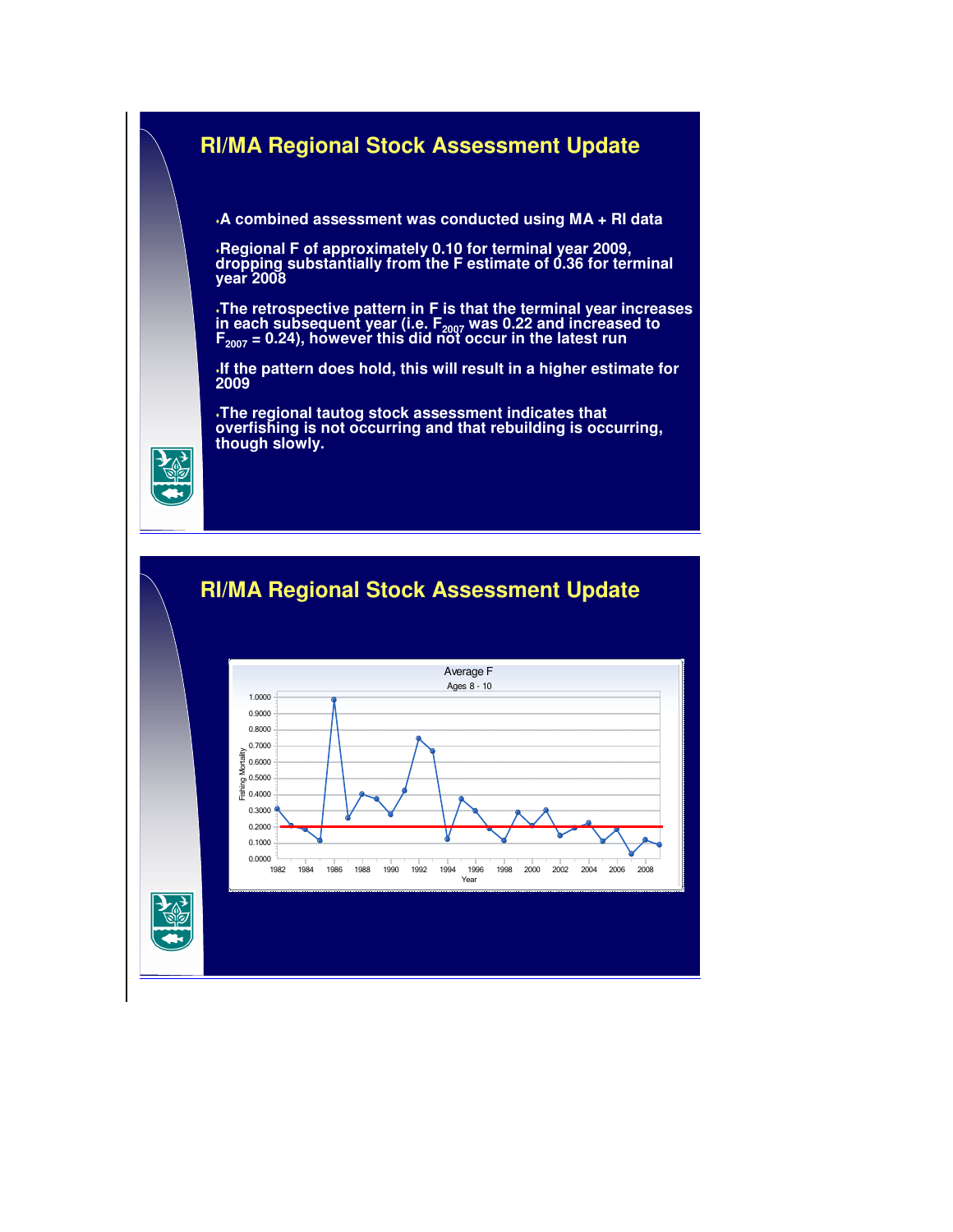

**SSB grew from 2006 to 2008, but flattened out in 2009, deflating what looked like a positive trend in SSB**

**An interesting note is that the years of increasing SSB corresponded to years with F<0.15**

**This element was addressed through Addendum 6 which reset F reference point to 0.15** 

**RI/MA tautog stock was in an overfished state as of terminal year 2009, and has been since 1986**

**While stock status seems to have improved relative to last update, due to increased harvest in 2010, it is safe to assume that stock status will most likely decline to some degree when updated**





### **RI/MA Regional Stock Assessment Update**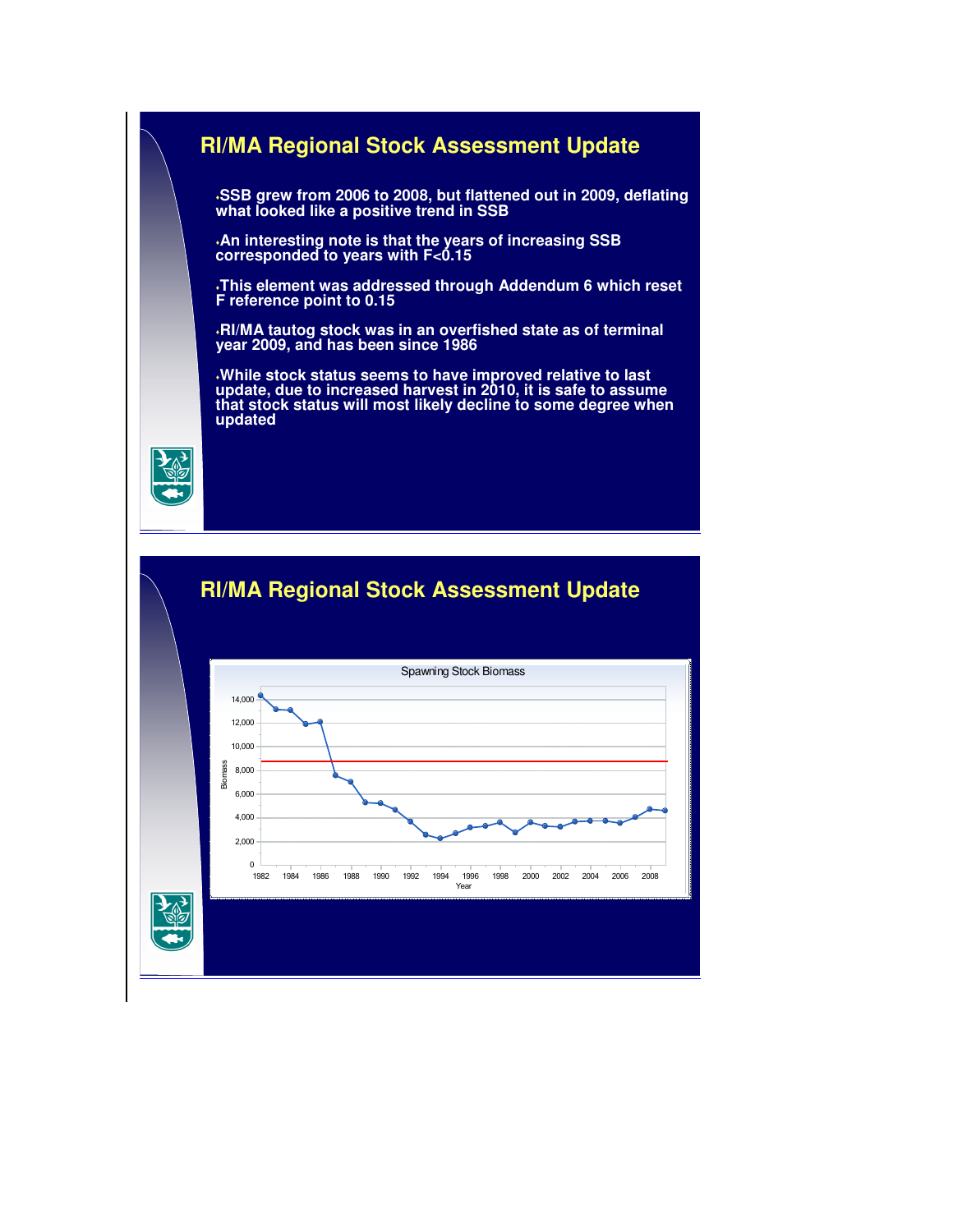## **RI/MA Regional Stock Status – Additional Info** <br>Detrice<br>**Metric Tons**<br>Metric Tons

**Year Stock Biomass Landings Bmsy**

 

> 

一個